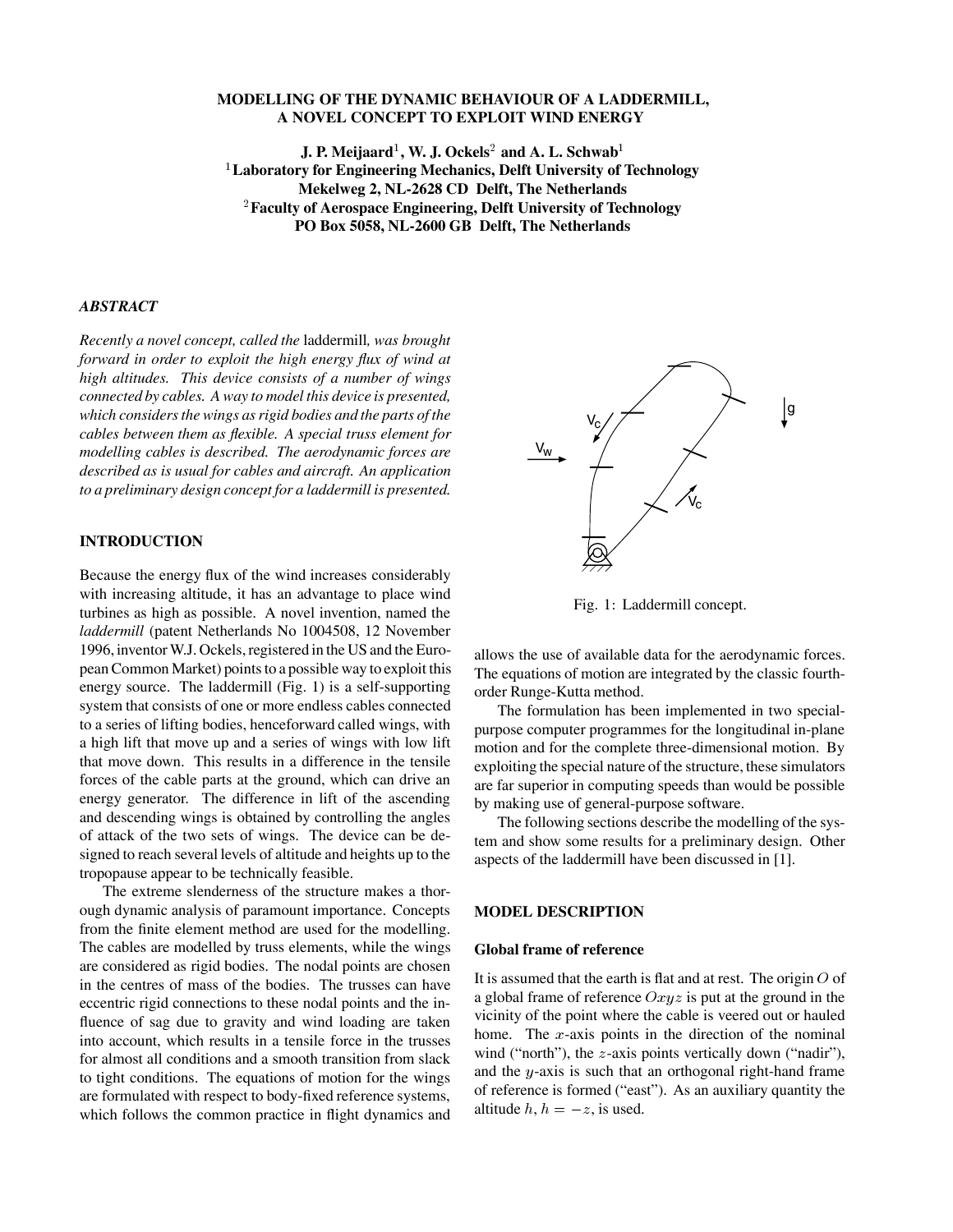

Fig. 2. Average wind velocity profile for the altitude range  $0 < h < 800$  m.

The wind velocity can be some general function of time and place. For a first analysis, it suffices to consider only the horizontal mean wind velocity, which is averaged over some short time interval such that the influence of variations due to turbulence or gusts is eliminated. This short-time average horizontal wind velocity as a function of the altitude,  $V_w(h)$ , is approximated by a profile consisting of a part described by a power law for low altitudes (the atmospheric boundary layer) and a linear part above this layer up to the tropopause as

$$
V_w(h) = V_0 (h/h_0)^{0.2} \quad (0 < h < h_0),
$$
  
\n
$$
V_w(h) = V_0 + V_1 (h - h_0) \quad (h_0 < h).
$$
\n<sup>(1)</sup>

Here,  $h_0$  is the thickness of the boundary layer,  $V_0$  is the average wind velocity at the top of this layer, and  $V_1$  is the velocity gradient above this layer. Some typical values are  $V_0 = 8$ m/s,  $h_0 = 500$  m,  $V_1 = 0.0016$  1/s. Figure 2 shows this profile for  $0 < h < 800$  m. The exponent 0.2 was proposed in [2]; other approximate formulas can be found in [3]. For two-dimensional problems, the direction of the wind velocity is assumed to be fixed in the negative  $x$ -direction, while for three-dimensional problems, the direction may change as a function of the altitude: for instance, the angle  $\phi_s$  may be given by

$$
\phi_s(h) = \phi_s(\infty)[1 - \exp(-h/h_s)],\tag{2}
$$

where  $h_s$  is some characteristic height for the variation of the direction of the wind.

The mass density of the air as a function of the altitude,  $\rho_a(h)$ , can be approximated by the barometric altitude formula for constant temperature,

$$
\rho_a(h) = \rho_a(0) \exp(-h/H_b), \tag{3}
$$

where  $H_b = p(0)/(\rho_a(0)g) \approx 8400$  m is the thickness of a uniform atmosphere, or by the value for the standard atmosphere.



Fig. 3: Position and orientation of a wing. The index  $p$  has been omitted in the annotations for the sake of clarity.

### **Wings**

The wings are considered to be rigid. The equations of motion for each wing are formulated with respect to a bodyfixed frame  $C_p \bar{x}_p \bar{y}_p \bar{z}_p$ , where  $C_p$  is located in the centre of mass of wing p, the  $\bar{x}_p$ -axis points to the direction of the nose of the wing, the  $\bar{z}_p$ -axis points to the underside of the wing and the  $\bar{y}_p$ -axis points to the right. The  $C_p \bar{x}_p \bar{z}_p$ -plane is a plane of symmetry for the body. The position of the centre of mass with respect to the global frame of reference is denoted by the vector  $x_p$ , while the orientation is described by the customary modified Euler angles with order of rotation 3-2- 1, with the yaw angle (compass angle)  $\phi_{3p}$ , the pitch angle (inclination)  $\phi_{2p}$  and the roll (bank) angle  $\phi_{1p}$  (Fig. 3).

The equations of motion are

$$
m_p(\dot{\mathbf{v}}_p + \boldsymbol{\omega}_p \times \mathbf{v}_p) = \mathbf{f}_p, \mathbf{J}_p \dot{\boldsymbol{\omega}}_p + \boldsymbol{\omega}_p \times \mathbf{J}_p \boldsymbol{\omega}_p = \mathbf{M}_p.
$$
\n(4)

 $\delta$   $m_p$  is the mass and  $\mathbf{J}_p$  is the inertia tensor.  $\mathbf{v}_p$  and  $\mathbf{\omega}_p$  are the Here,  $f_p$  and  $M_p$  are the total applied force vector and moment vector with respect to the body-fixed frame of reference; velocity of the centre of gravity and the angular velocity expressed in components with respect to the body-fixed frame of reference. Besides the equations of motion, the kinematic differential equations relate the rates of the position and orientation variables to the velocity variables as

$$
\dot{\mathbf{x}}_p = \mathbf{R}_p(\phi_{1p}, \phi_{2p}, \phi_{3p}) \mathbf{v}_p \tag{5}
$$

and

$$
\begin{pmatrix}\n\dot{\phi}_{1p} \\
\dot{\phi}_{2p} \\
\dot{\phi}_{3p}\n\end{pmatrix} = \mathbf{A}_p(\phi_{1p}, \phi_{2p}, \phi_{3p}) \boldsymbol{\omega}_p.
$$
\n(6)

The precise form of the rotation matrix  $\mathbf{R}_p$  and the matrix  $A_n$ , together with other details, can be found in [4].

The applied forces and moments consist of gravity forces, which act in the direction of the global  $z$ -axis, the forces exerted by the cables on the bodies, and the aerodynamic forces from the surrounding air. The last kind of forces are derived from their quasistationary values and expressed in components with respect to a body-fixed frame of reference. The longitudinal forces in the plane of symmetry and the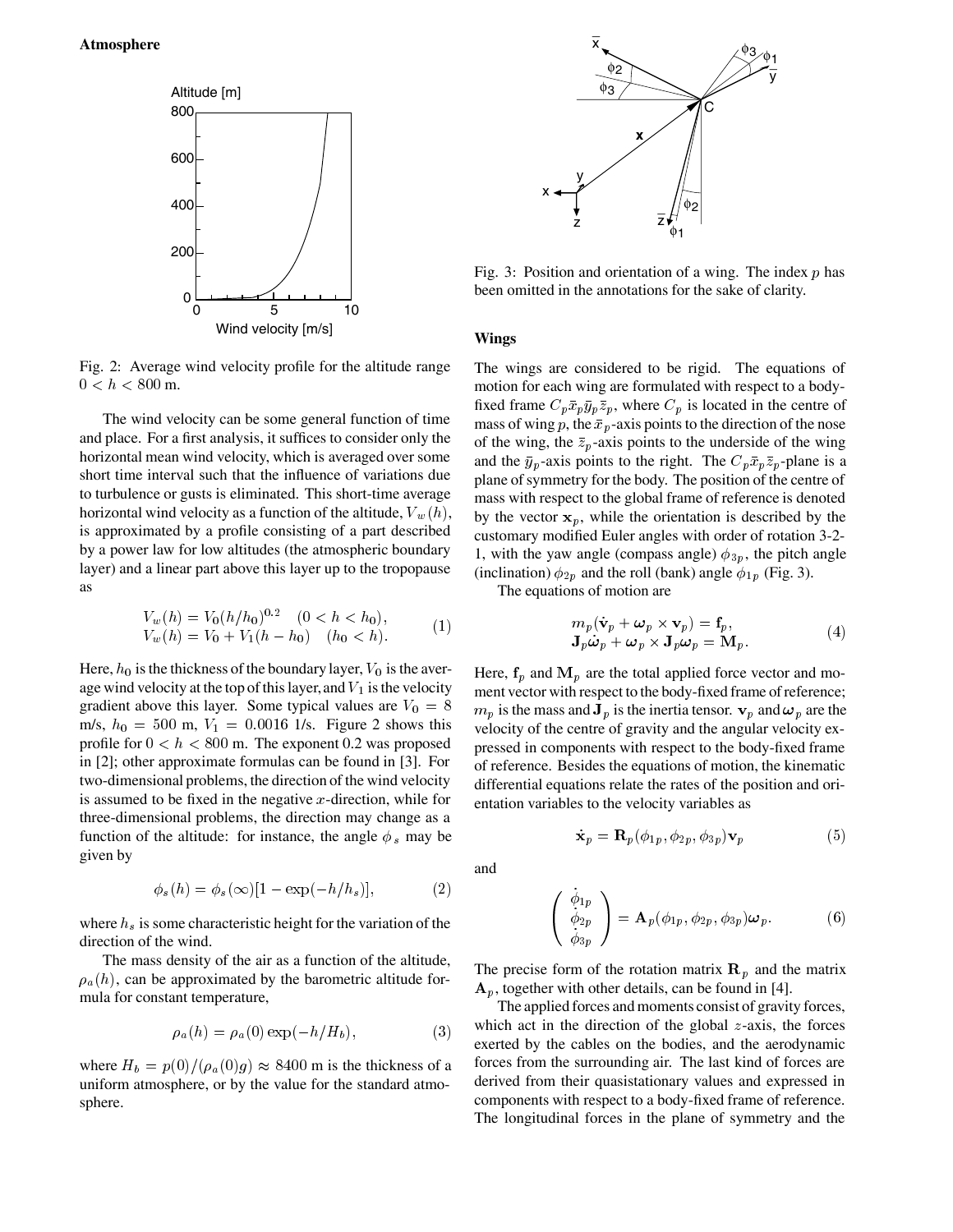

Fig. 4 Cable element with eccentric connections.

lateral forces are assumed to be decoupled. The longitudinal forces depend on the angle of attack and its rate in a nonlinear way. The lateral forces are linearized with respect to side slip angle, yaw rate and roll rate, where the coefficients depend on the angle of attack.

### **Cable elements**

**Kinematics.** A segment of the cable between two wings which are identified by the nodes  $p$  and  $q$  is modelled by a truss element with eccentric attachment points, which are called  $r$  and  $s$  (see Fig. 4). For a refined analysis this segment can be subdivided into a number of such elements, without wings or eccentricities at intermediate points. The eccentricities are given by  $a_p$  and  $a_q$ , expressed in components with respect to body-fixed frames of reference. If the cables are attached to identical wings in a single point, then  $a_p = a_q$ .

As a measure for the axial deformation of the cable element the change in length between the attachment points as compared to the nominal unstretched length of the piece of cable is chosen. If we introduce the auxiliary vector between the points of attachment **l** and its length  $l$  as

$$
\mathbf{l} = \mathbf{x}_s - \mathbf{x}_r = \mathbf{x}_q + \mathbf{R}_q \mathbf{a}_q - \mathbf{x}_p - \mathbf{R}_p \mathbf{a}_p, \n l = ||\mathbf{l}|| = \sqrt{1.1},
$$
\n(7)

this deformation  $\varepsilon$  is

$$
\varepsilon = l - l_0,\tag{8}
$$

where  $l_0$  is the undeformed nominal length of the cable element. The rate of deformation, the derivative of  $\varepsilon$  with respect to time, is given by

$$
\dot{\varepsilon} = \frac{1 \mathbf{i}}{l} = \mathbf{e}_{\bar{x}}.\dot{\mathbf{l}}.\tag{9}
$$

Here  $e_{\bar{x}} = 1/l$  is a unit vector in the direction of the vector 1 a and

$$
\dot{\mathbf{l}} = \dot{\mathbf{x}}_s - \dot{\mathbf{x}}_r = \mathbf{R}_q(\mathbf{v}_q + \boldsymbol{\omega}_q \times \mathbf{a}_q) - \mathbf{R}_p(\mathbf{v}_p + \boldsymbol{\omega}_p \times \mathbf{a}_p).
$$
\n(10)

**Mass description.** If there are no eccentricities and the velocities of the nodes are described with respect to a global

inertial frame of reference, the mass matrix for a truss element is given by

$$
\mathbf{M}_{0e} = \frac{m_e}{6} \begin{pmatrix} 2\mathbf{I} & \mathbf{I} \\ \mathbf{I} & 2\mathbf{I} \end{pmatrix}, \tag{11}
$$

where  $m_e$  is the mass of the element and I is the threedimensional identity matrix. Because of the eccentricities and because nodal velocities are given with respect to bodyfixed frames of reference, this mass matrix has to be transformed. The connection of the velocity quantities of the nodes and the velocities of the points of attachment of the cables is given by a transformation matrix  $T$  as

$$
\begin{pmatrix} \dot{\mathbf{x}}_r \\ \dot{\mathbf{x}}_s \end{pmatrix} = \mathbf{T} \begin{pmatrix} \mathbf{v}_p \\ \boldsymbol{\omega}_p \\ \mathbf{v}_q \\ \boldsymbol{\omega}_q \end{pmatrix}, \qquad (12)
$$

$$
\mathbf{T} = \left( \begin{array}{ccc} \mathbf{R}_p & -\mathbf{R}_p \tilde{\mathbf{a}}_p & \mathbf{0} & \mathbf{0} \\ \mathbf{0} & \mathbf{0} & \mathbf{R}_q & -\mathbf{R}_q \tilde{\mathbf{a}}_q \end{array} \right). \tag{13}
$$

Here  $\dot{\mathbf{x}}_r$  and  $\dot{\mathbf{x}}_s$  are the velocities at the attachment points of the bodies  $p$  and  $q$  respectively, and  $\tilde{a}$  is the antisymmetric matrix associated with the vector **a** such that  $a \times b = ab$ for any vector **b**. With this, the transformed mass matrix becomes

$$
\mathbf{M}_e = \mathbf{T}^T \mathbf{M}_{0e} \mathbf{T}.\tag{14}
$$

In addition to the inertia terms given by the mass matrix multiplied by the time derivatives of the velocity quantities, there are inertia terms that are homogeneous quadratic functions in the velocity variables,  $h_e$ , which are obtained from the time derivative of the matrix  **as** 

$$
-\mathbf{h}_e = \mathbf{T}^T \mathbf{M}_{0e} \left( \begin{array}{c} \mathbf{R}_p[\boldsymbol{\omega}_p \times (\mathbf{v}_p + \boldsymbol{\omega}_p \times \mathbf{a}_p)] \\ \mathbf{R}_q[\boldsymbol{\omega}_q \times (\mathbf{v}_q + \boldsymbol{\omega}_q \times \mathbf{a}_q)] \end{array} \right). \tag{15}
$$

 $\overline{I}$ ,  $\overline{I}$ ,  $\overline{I}$  truss elements. However, because we intend to use only one  $h = h_0$ , (8) non-linear stress-strain relation is proposed that takes into a linearly varying load is assumed in the lateral directions  $t_p + \omega_p \times \mathbf{a}_p$  to each other. The linear approximation for the distributed  $(10)$  load in these directions, denoted by  $p_y$  and  $p_z$ , yields lateral **Stress-strain relation.** In principle it is feasible to use the customary linear relation between stress and strain for the element between two wings, or at least a number as small as possible, and intend to prevent the occurrence of compressive forces in the elements, which cannot exist in ideal cables, a account the sag of the pieces of cable caused by gravity and wind load. Usually a constant distributed load is assumed over the length of the element, but because the aerodynamic load on the cables may vary over its length, and an incidentally nearly zero lateral load on the cable has to be prevented, of the cable. For the calculation of the stress-strain relation, a local system of coordinates with origin at the attachment point  $r$ ,  $\bar{x}$ -direction pointing towards the attachment point s and the  $\bar{y}$  and  $\bar{z}$ -direction perpendicular to this line and deflections which, to first order, have to satisfy the equations

$$
p_y = p_{yr}(1 - \xi) + p_{ys}\xi = -\sigma v'',p_z = p_{zr}(1 - \xi) + p_{zs}\xi = -\sigma w'',
$$
 (16)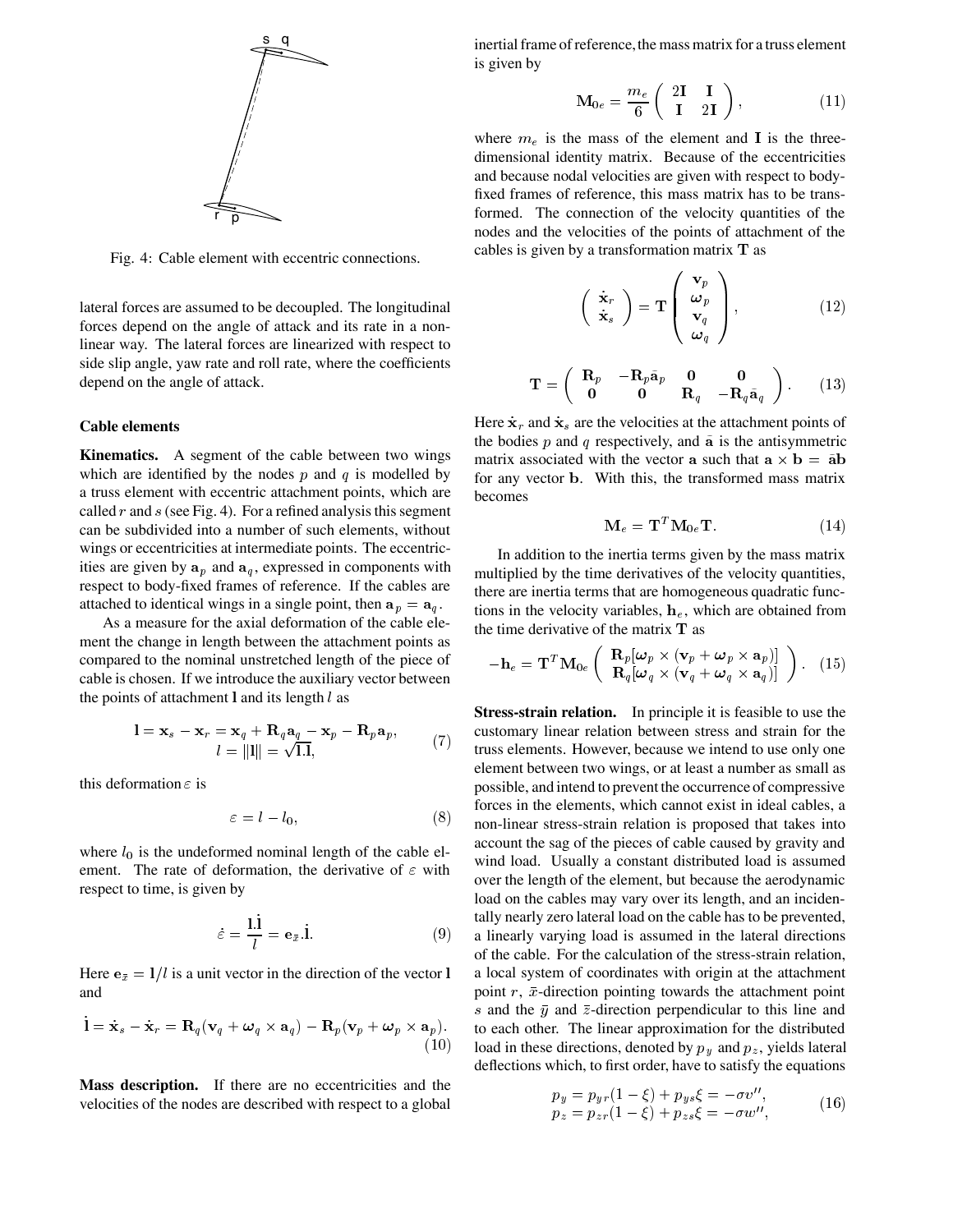where  $\xi = \bar{x}/l$ ,  $0 \le \xi \le 1$ , is the non-dimensional coordinate along the  $\bar{x}$ -axis;  $p_{ur}, p_{us}, p_{zr}$  and  $p_{zs}$  are the values of the lateral loads at the points of attachment  $r$  and  $s$ ;  $\sigma$  is the desired tensile force in the cable,  $v$  and  $w$  are the lateral deflections and a prime denotes a derivative with respect to the  $\bar{x}$ -coordinate. The contribution of the inertia terms to the lateral deflection is excluded, because these are not known initially. The solutions of these equations are given by

$$
\sigma v = p_{yr} l^2 \left(\frac{1}{3}\xi - \frac{1}{2}\xi^2 + \frac{1}{6}\xi^3\right) + p_{ys} l^2 \left(\frac{1}{6}\xi - \frac{1}{6}\xi^3\right),
$$
  
\n
$$
\sigma w = p_{zr} l^2 \left(\frac{1}{3}\xi - \frac{1}{2}\xi^2 + \frac{1}{6}\xi^3\right) + p_{zs} l^2 \left(\frac{1}{6}\xi - \frac{1}{6}\xi^3\right).
$$
\n(17)

These deflections give a contribution to the true elongation, measured along the deflected cable, the principal term of which is

$$
\int_0^1 \frac{1}{2} [(v')^2 + (w')^2] d\xi = \frac{\varepsilon_p}{\sigma^2} = \text{loac}
$$
  

$$
\frac{1}{\sigma^2} \left( \frac{1}{90} p_{yr}^2 l^3 + \frac{7}{360} p_{yr} p_{ys} l^3 + \frac{1}{90} p_{ys}^2 l^3 \right) + \frac{1}{\sigma^2} \left( \frac{1}{90} p_{zr}^2 l^3 + \frac{7}{360} p_{zr} p_{zs} l^3 + \frac{1}{90} p_{zs}^2 l^3 \right).
$$
 (18)

The relation between the true elongation and the tensile force is now given by the usual linear relation as

$$
\sigma = \frac{EA}{l_0} (\varepsilon + \frac{\varepsilon_p}{\sigma^2}) + \frac{DA}{l_0} \dot{\varepsilon}.\tag{19}
$$

Here  $\Lambda$  is the surface of the cross-section of the cable,  $E$  is the effective modulus of elasticity and  $D$  is the corresponding damping modulus in the Voigt model,where it is assumed that the lateral deflection has no influence on the damping. This assumption is allowed if the damping is small or neglected.

The above cubic equation can be solved exactly, but preference is given to the iterative Newton-Raphson method, which is more robust and converges fast, especially if the contribution of the lateral deflection is small. In this method a zero of the scalar function

$$
f_{\sigma}(\sigma) = \sigma^3 - \frac{EA\varepsilon + DA\dot{\varepsilon}}{l_0} \sigma^2 - \frac{EA\varepsilon_p}{l_0} \qquad (20)
$$

is sought. As an initial guess for the solution,

$$
\sigma^{(0)} = \max\left(\frac{EA\varepsilon + DA\dot{\varepsilon}}{l_0}, \sqrt[3]{\frac{EA\varepsilon_p}{l_0}}\right) \qquad (21) \qquad \frac{\text{o}}{\text{is}} \qquad 0
$$

is chosen. From a present approximation  $\sigma^{(i)}$ , a subsequent approximation  $\sigma^{(i+1)}$  is found as

$$
\sigma^{(i+1)} = \sigma^{(i)} - \frac{f_{\sigma}(\sigma^{(i)})}{df_{\sigma}/d\sigma},
$$

until convergence has been achieved. The iteration process converges if the two points of attachment do not coincide  $(l > 0)$  and the lateral load is unequal to zero  $(\varepsilon_p > 0)$ .

The tensile force  $\sigma$  gives a contribution to the global force vector of the system of  $-\mathbf{D}_e^T\sigma$ , where the difference matrix  $\mathbf{D}_e$  has been introduced,  $\mathbf{D}_e = (-\mathbf{e}_{\bar{x}}^T \quad \mathbf{e}_{\bar{x}}^T) \mathbf{T}$ .



Fig. 5 Aerodynamic loads on the cables for two cases.

<sup>1</sup> of gravity. Another part is due to the relative flow of the **Loads on the cable.** The load on the cable consists of a part due to gravity, which points to the global  $z$ -direction and has a magnitude of  $\rho_c Ag$  per unit of undeformed length, where  $\rho_c$  is the mass density of the cable, and g is the acceleration surrounding air, which yields a drag force in the direction of the relative wind velocity and a lift force perpendicularto this direction in the plane of the relative wind velocity and the tangent to the cable. For the calculation of the aerodynamic load the influence of the sag as described above is neglected. The drag  $D$  and the lift  $L$  per unit of length are given by

$$
D = \frac{1}{2} C_d \rho_a V_r^2 d_c, \quad L = \frac{1}{2} C_l \rho_a V_r^2 d_c, \quad (23)
$$

where  $V_r$  is the magnitude of the relative wind velocity and  $d_c$  is the diameter of the cable. The drag and lift coefficients  $C_d$  and  $C_l$  are taken from [5] to be

$$
C_d = C_{N0} \sin^3 \alpha_c + C_{T0},
$$
  
\n
$$
C_l = C_{N0} \sin^2 \alpha_c \cos \alpha_c,
$$
\n(24)

where the angle of attack  $\alpha_c$  is taken in the interval  $[0, \pi)$ and the lift has the corresponding direction (Fig. 5). Except for extreme cases, the Reynolds number is below the critical turbulent value, which is of the order  $10<sup>5</sup>$ , and the values  $C_{N0} = 1.1, C_{T0} = 0.02$  are chosen.

The distributed applied load is replaced by statically equivalent nodal forces at the nodes.

### **Boundary conditions**

 $(20)$  the cable is taken into account by changing the undeformed  $\frac{1}{10}$  is  $\frac{11}{10}l_0$ . If the cable has moved a distance  $l_0$ , a wing is taken Two nodal points are fixed at the generator. The motion of length  $l_0$  of the first and last cable element at the rate of the cable speed  $V_c$ . This changes the constitutive relation and the total mass of the element accordingly. Initially the length of the first element is  $\frac{1}{10}l_0$  and the length of the last element off from the hauled part of the cable and a wing is added on the veered part of the cable. The two adjacent elements on the hauled part are combined into a single element and the first element of the veered part is split into two elements, with the new wing attached to their common node. The new coordinates and velocities of this body are obtained from a linear interpolation.

#### **System equations of motion**

The equations of motion for the whole system are obtained by a standard finite element assembly process from the contributions of each body and element. The global mass matrix consists of contributions from the wings and from the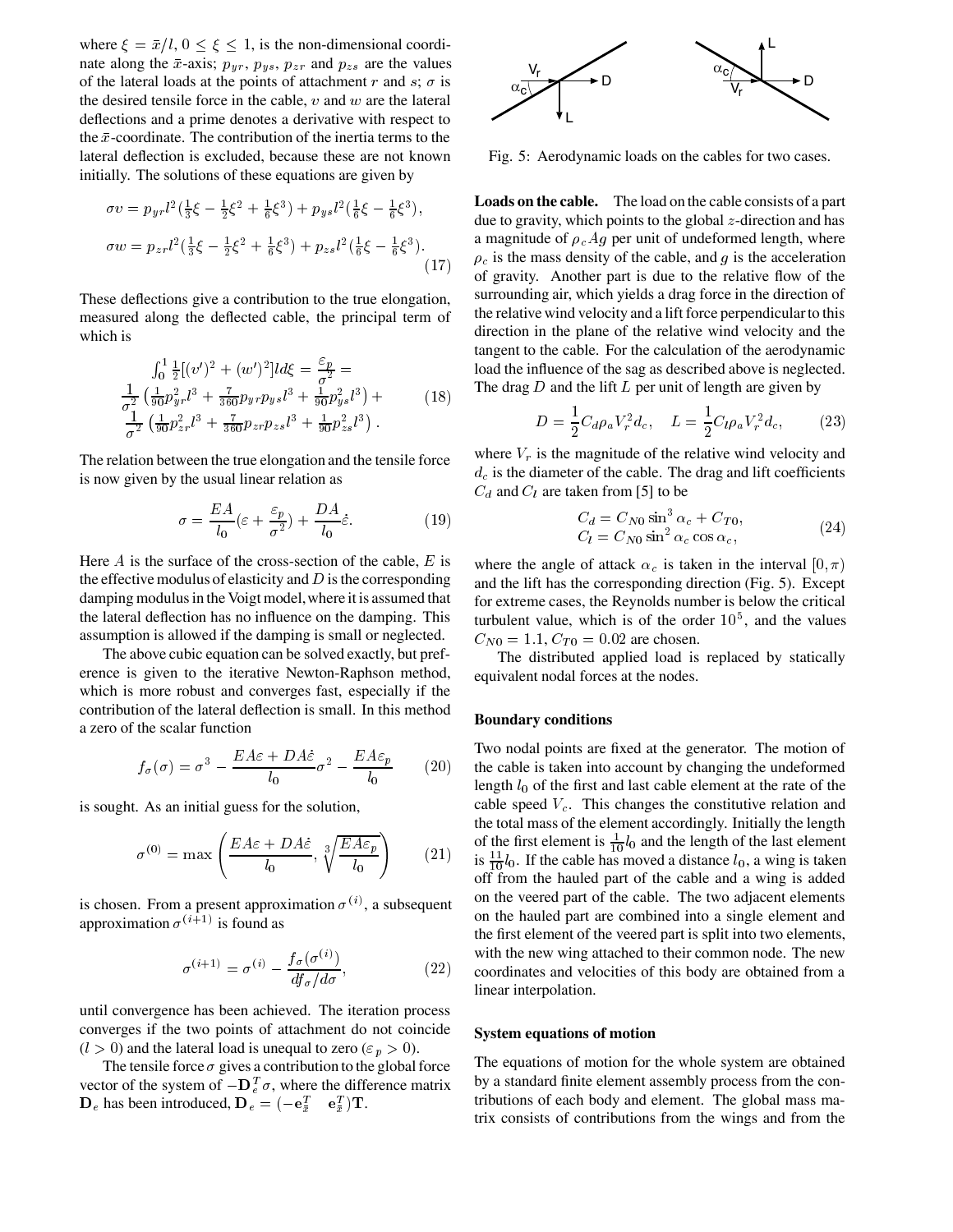elements. The global force vector is composed of velocity dependent mass terms  $h$ , external forces  $f$  and element forces  $-\mathbf{D}^T\boldsymbol{\sigma}$ . With these, the equations of motion become

$$
\mathbf{M}\dot{\mathbf{v}} = \mathbf{f} + \mathbf{h} - \mathbf{D}^T \boldsymbol{\sigma}.
$$
 (25)

All velocity variables of the nodes are grouped together in the vector v. The mass matrix is position as well as time dependent, so the equations of motion have to be solved for the rates of the velocity variables in each function evaluation of the numerical integration scheme. Because of the band structure of the matrix, this involves a limited amount of work.

In addition to the equations of motion, the kinematic differential equations that relate the rates of the position variables to the velocity variables have to be integrated in time.

For the numerical integration of the full set of firstorder differential equations, the classic explicit fourth-order Runge-Kutta method [6] with a fixed time step is used. It has been shown in [7] that this method is suitable for mechanical systems of the kind considered here.

### **Implementation.**

The model has been implemented into two special purpose computer programmes written in the language Fortran-77, one for the two-dimensional case, and one for the threedimensional case. For the two-dimensional case, the out of plane motion is not needed and the equations are simplified accordingly.

# **EXAMPLES OF APPLICATION**

### **System configuration**

A model is considered which consists of 103 nodes, with 101 lifting bodies separated by pieces of cables of length 70 m, so the maximal height that can be reached is about 3500 m. The lifting bodies consist of a pair of wings with a splitting, to which tail booms are connected which have a horizontal and a vertical tail surface. The angle of attack can be controlled by turning the horizontal tail surfaces. The main wings have an area of 54 m<sup>2</sup>, a span of 20 m, and a weight of 54 kg. The distance between the centre of gravity and the aerodynamic centre of the main wing is 0.75 m, while the distance to the point of attachment, that is, the magnitude of the eccentricity of the cable elements, is 1.50 m, while the tail booms are 5 m long. The diameter of the cables is 2.5 cm, and the weight of the pieces of cable is 21 kg. The parameters for the wind profile are  $V_0 = 8$  m/s,  $V_1 = 0.0016$  1/s,  $h_0 = 50$  m. The laddermill is placed at a height of 50 m.

# **Two-dimensional results**

For the in-plane motion, the final shapes that the device obtains for  $V_c = 1$  m/s and  $V_c = 5$  m/s are shown in Fig. 6. One should note that due to the removing and attaching of wings near the ground, the resulting motion is periodic, and



Fig. 6: Stationary shape of the mill for the cable speed  $V_c = 1$ m/s (left diagram) and for  $V_c = 5$  m/s (right diagram).





Fig. 7 Tensile force is the elements for the two cases shown in Fig. 6.

periodic variations of the shape occur. For low cable velocities, the ascending and descending part are almost parallel, and danger of mutual collisions is present. For larger cable velocities, the loop widens, because the difference in the direction of the relative wind velocity for the two part increases. Figure 7 shows the tensile force in the cable. The tensile force is smallest near the top, which value increases as the loop widens. The difference in tensile force between the first and last element drives the generator. A fair estimate of the power is obtained by the product of this difference and the cable speed. In the considered case with a moderate wind, this power is of the order of 200 kW, where it has to be noted that the configuration has not been optimized for a maximal energy yield.

If the tail surface is sufficiently large, the in-plane motion appears to be remarkably stable for disturbances. If the distribution of the wind velocity or the cable speed change, the mill comes to a new stationary motion after some transient motions.